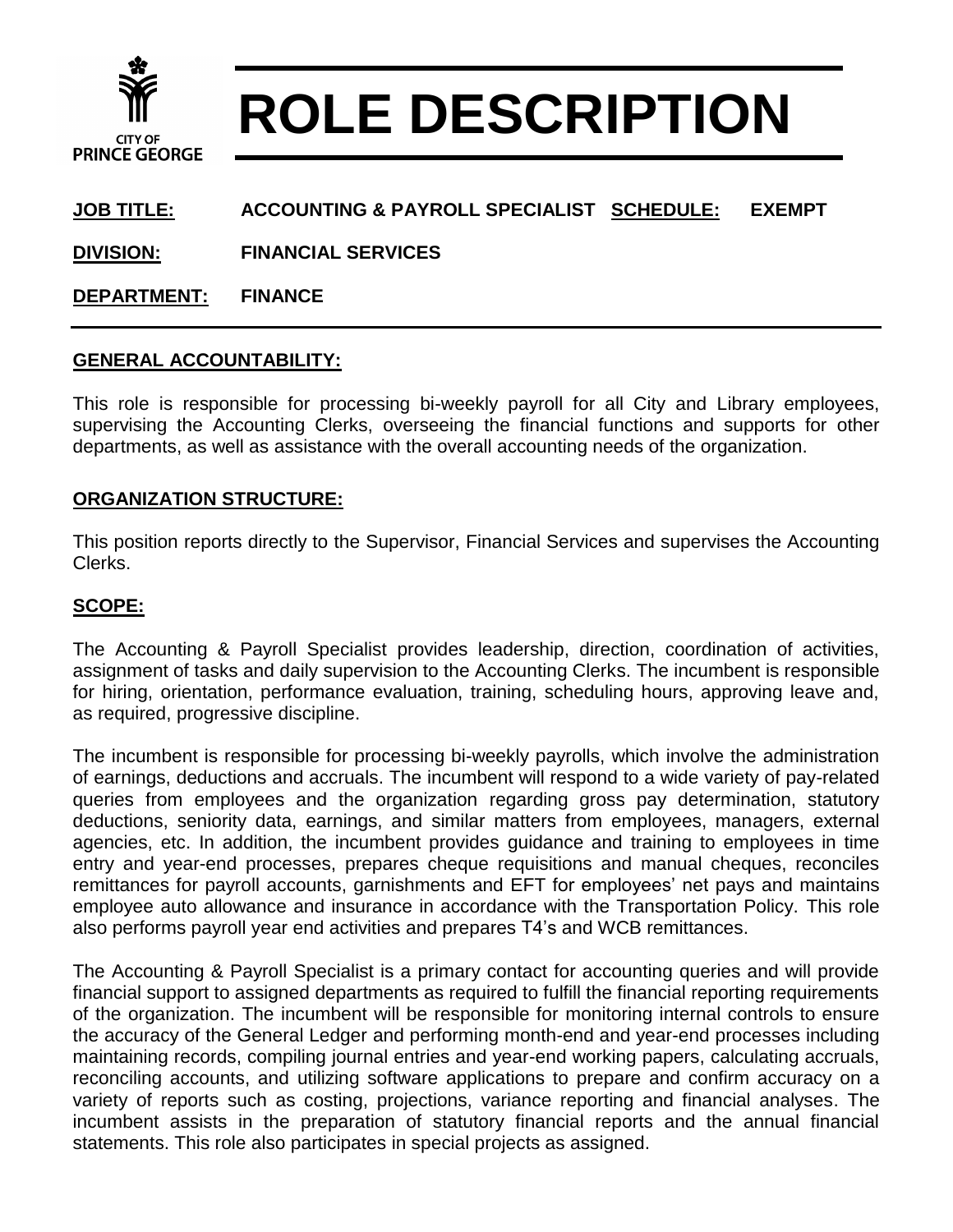In this position, the incumbent will be considered an expert in the City's fully integrated financial system, JD Edwards EnterpriseOne, and will be involved in implementing upgrades and testing processes to verify programming changes and ensure expected results. The incumbent will also work with other members of the integrated testing team and consultants to ensure the data is flowing to the appropriate modules and implement changes. This role will be responsible for scripting and updating of processes, scripting testing scenarios and results, and documentation of training manuals.

# **CONTACTS:**

The Accounting & Payroll Specialist has significant interaction with employees at all levels: time entry staff, finance and other staff and is required to provide responsive, professional assistance. The incumbent liaises closely with other Departments. The incumbent also liaises with external agencies such as Canada Revenue Agency, Human Resources Development Canada, Municipal Pension Plan, external auditors, the Ministry of Attorney General and other service providers.

Discretion in dealing with private and confidential matters is paramount in this role, as is the ability to deal compassionately with employees in stressful situations.

### **EDUCATION/TRAINING:**

Completion of a Diploma in Finance or Business Administration and a Canadian Payroll Association (CPA) Payroll Compliance Practitioner (PCP) certificate or equivalent is preferred. Further qualifications include five years of experience in processing payroll for a large employer; significant expertise in using a complex computerized financial system (JD Edwards EnterpriseOne preferred); and financial and accounting transactions, including year-end functions. An accounting degree, accounting designation, CPA Certified Payroll Manager (CPM) certificate, municipal or other government, or unionized environment experience, are considered assets. Knowledge of WorkSafe BC regulations, occupational hazards and safe work procedures as it relates to the position, including but not limited to: bullying and harassment, working alone and other significant hazards.

#### Critical attributes include:

- Considerable knowledge of fundamental accounting principles.
- Considerable knowledge of payroll, including federal and provincial legislation.
- Strong computer abilities in a Windows-based environment. Considerable knowledge of and ability to use a complex HRIS system, Outlook, Word, and Excel.
- The ability to handle multiple tasks and a demanding workload, and effectively meet deadlines.
- The ability to perform financial tasks such as preparing and reconciling remittances, costing information, and performing year-end processes and financial analyses.
- The ability to keep abreast of payroll-related legislation and City collective agreement and policy changes.
- Resourceful and able to apply continuous improvements to processes.